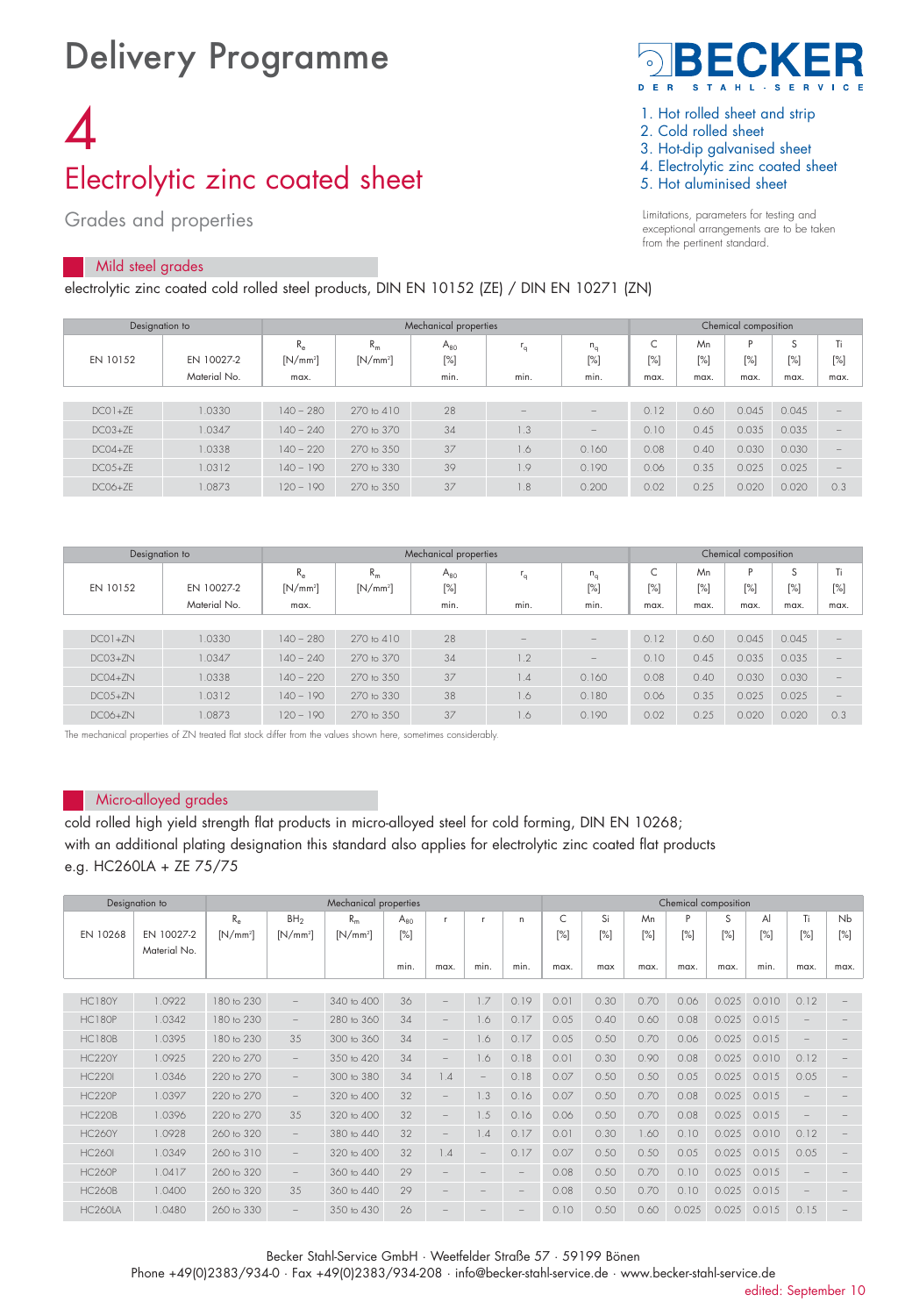|                         | Designation to |                              |                   | Mechanical properties |          |                           |                          |                          | Chemical composition |        |      |        |        |        |                          |        |  |  |
|-------------------------|----------------|------------------------------|-------------------|-----------------------|----------|---------------------------|--------------------------|--------------------------|----------------------|--------|------|--------|--------|--------|--------------------------|--------|--|--|
|                         |                | $R_{\rm e}$                  | BH <sub>2</sub>   | $R_m$                 | $A_{80}$ |                           |                          | n.                       |                      | Si     | Mn   | D      | S      | Al     | Ti                       | Nb     |  |  |
| EN 10268                | EN 10027-2     | $[N/mm^2]$                   | $[N/mm^2]$        | $[N/mm^2]$            | $[\%]$   |                           |                          |                          | $[\%]$               | $[\%]$ | [%]  | $[\%]$ | $[\%]$ | $[\%]$ | [%]                      | $[\%]$ |  |  |
|                         | Material No.   |                              |                   |                       |          |                           |                          |                          |                      |        |      |        |        |        |                          |        |  |  |
|                         |                |                              |                   |                       | min.     | max.                      | min.                     | min.                     | max.                 | max    | max. | max.   | max.   | min.   | max.                     | max.   |  |  |
|                         |                |                              |                   |                       |          |                           |                          |                          |                      |        |      |        |        |        |                          |        |  |  |
| <b>HC300I</b>           | 1.0447         | 300 to 350                   |                   | 340 to 440            | 30       | .4                        | $\overline{\phantom{m}}$ | 0.16                     | 0.08                 | 0.50   | 0.70 | 0.08   | 0.025  | 0.015  | 0.05                     |        |  |  |
| <b>HC300P</b>           | 1.0448         | 300 to 360                   | $\qquad \qquad -$ | 400 to 480            | 26       |                           |                          |                          | 0.10                 | 0.50   | 0.70 | 0.12   | 0.025  | 0.015  |                          |        |  |  |
| <b>HC300B</b>           | 1.0444         | 300 to 360                   | 3.5               | 400 to 480            | 26       |                           |                          | -                        | 0.10                 | 0.50   | 0.70 | 0.12   | 0.025  | 0.015  | $\overline{\phantom{a}}$ |        |  |  |
| HC300LA                 | 1.0489         | 300 to 380                   | $-$               | 380 to 480            | 23       | $\qquad \qquad$           |                          | $-$                      | 0.10                 | 0.50   | 00.1 | 0.025  | 0.025  | 0.015  | 0.15                     | 0.09   |  |  |
| HC340LA                 | 1.0548         | 340 to 420                   | $\qquad \qquad -$ | 410 to 510            | 21       |                           |                          |                          | 0.10                 | 0.50   | 1.10 | 0.025  | 0.025  | 0.015  | 0.15                     | 0.09   |  |  |
| HC380LA                 | 1.0550         | 380 to 480                   | $-$               | 440 to 560            | 19       |                           |                          | $\overline{\phantom{0}}$ | 0.10                 | 0.50   | .60  | 0.025  | 0.025  | 0.015  | 0.15                     | 0.09   |  |  |
| HC420LA                 | 1.0556         | 420 to 520                   | $\qquad \qquad -$ | 470 to 590            | 17       |                           |                          |                          | 0.10                 | 0.50   | .60  | 0.025  | 0.025  | 0.015  | 0.15                     | 0.09   |  |  |
| <b>B</b> bake hardening |                | interstitial-free (IF Steel) |                   | LA                    |          | low alloy (micro-alloyed) | isotropic                |                          |                      |        |      |        |        |        |                          |        |  |  |

## Multi-phase steel

electrolytic zinc coated steel for cold forming, DIN EN 10336

|                 | Designation to      | Mechanical properties |              |                 |                                  |                   |                          | Chemical composition |                 |                                    |       |             |                                 |      |         |       |      |                    |
|-----------------|---------------------|-----------------------|--------------|-----------------|----------------------------------|-------------------|--------------------------|----------------------|-----------------|------------------------------------|-------|-------------|---------------------------------|------|---------|-------|------|--------------------|
|                 | EN 10336 EN 10027-2 | Symbol for            | $R_{\alpha}$ | BH <sub>2</sub> | <b>Rm</b>                        | $A_{80}$          | n.                       | $\mathsf{C}$         | Si              | Mn                                 | P     | S           | Al                              |      | $Cr+Mo$ | Nb+Ti | V    | B                  |
|                 | Material No.        | the type of           | $[N/mm^2]$   |                 | $[N/mm^2]$ $[N/mm^2]$ $[N/mm^2]$ |                   |                          |                      |                 |                                    |       |             |                                 |      |         |       |      |                    |
|                 |                     | hot-dip               | across       | across<br>min.  | across<br>min.                   | across<br>min.    | across<br>min.           | [%]                  | [%]             | [%]                                | [%]   | $[\%]$      | [%]<br>min.                     | [%]  | [%]     | [%]   | [%]  | [%]                |
|                 |                     | coating               |              |                 |                                  |                   |                          | max.                 | max.            | max.                               | max.  | max.        |                                 | max. | max.    | max.  | max. | max.               |
| FB-Steel        |                     |                       |              |                 |                                  |                   |                          |                      |                 |                                    |       |             |                                 |      |         |       |      |                    |
| HDT450F         | 1.0961              | $+ZE, +ZN$            | 320 to 420   | 30              | 450                              | 23                |                          | 0.180                | 0.500           | 1.200                              | 0.030 | 0.010       | 0.015                           |      | 0.30    | 0.05  | 0.15 | 0.005              |
| HDT560F         | 1.0959              | $+ZE, +ZN$            | 460 to 570   | 30              | 560                              | 16                |                          |                      | $0.180$ $0.500$ | 1.800 0.025                        |       | 0.010 0.015 |                                 |      | 0.30    | 0.15  | 0.15 | 0.005              |
|                 |                     |                       |              |                 |                                  | DP-Steel          |                          |                      |                 |                                    |       |             |                                 |      |         |       |      |                    |
| <b>HCT450X</b>  | 1.0937              | $+ZE, +ZN$            | 260 to 340   | 30              | 450                              | 27                | 0.16                     |                      | $0.140$ $0.800$ | 2.000                              | 0.080 | 0.015       | $\overline{\phantom{a}}$        | 2.00 | 1.00    | 0.15  | 0.20 | 0.005              |
| HCT500X         | 1.0939              | $+ZE, +ZN$            | 300 to 380   | 30              | 500                              | 23                | 0.15                     |                      |                 | 0.140 0.800 2.000 0.080            |       | 0.015       |                                 | 2.00 | 1.00    | 0.15  | 0.20 | 0.005              |
| HCT600X         | 1.0941              | $+ZE, +ZN$            | 340 to 420   | 30              | 600                              | 20                | 0.14                     |                      | 0.170 0.800     | 2.200                              | 0.080 | 0.015       | $\overline{\phantom{a}}$        | 2.00 | 1.00    | 0.15  | 0.20 | 0.005              |
| HDT580X         | 1.0936              | $+ZE, +ZN$            | 330 to 460   | 30              | 580                              | 19                | 0.13                     | 0.170                | 0.800           | 2.200                              | 0.080 | 0.015       |                                 | 2.00 | 1.00    | 0.15  | 0.20 | 0.005              |
| <b>HCT780X</b>  | 1.0943              | $+ZE, +ZN$            | 450 to 560   | 30              | 780                              | 14                | $\qquad \qquad -$        | 0.180                | 0.800           | 2.500 0.080                        |       | 0.015       | $\hspace{0.1mm}-\hspace{0.1mm}$ | 2.00 | 1.00    | 0.15  | 0.20 | 0.005              |
| HCT980X         | 1.0944              | $+ZE, +ZN$            | 600 to 750   | 30              | 980                              | 10                |                          | 0.230                |                 | 0.800 2.500 0.080                  |       | 0.015       |                                 | 2.00 | 1.00    | 0.15  | 0.20 | 0.005              |
|                 |                     |                       |              |                 |                                  | <b>TRIP-Steel</b> |                          |                      |                 |                                    |       |             |                                 |      |         |       |      |                    |
| HCT690T         | 1.0947              | $+ZE. +ZN$            | 430 to 550   | 40              | 690                              | 23                | 0.18                     |                      |                 | 0.320 2.200 2.500 0.120 0.015      |       |             | $\overline{\phantom{m}}$        | 2.00 | 0.60    | 0.20  | 0.20 | 0.005              |
| HCT780T         | 1.0948              | $+ZE, +ZN$            | 470 to 600   | 40              | 780                              | 21                |                          |                      |                 | 0.16 0.320 2.200 2.500 0.120 0.015 |       |             |                                 | 2.00 | 0.60    | 0.20  |      | $0.20 \quad 0.005$ |
|                 |                     |                       |              |                 |                                  | CP-Steel          |                          |                      |                 |                                    |       |             |                                 |      |         |       |      |                    |
| HCT600C         | 1.0953              | $+ZE, +ZN$            | 350 to 500   | 30              | 600                              | 16                | $\qquad \qquad -$        |                      | $0.180$ $0.800$ | 2.200 0.080                        |       | 0.015       | $\overline{\phantom{m}}$        | 2.00 | 1.00    | 0.15  | 0.20 | 0.005              |
| <b>HDT750C</b>  | 1.0956              | $+ZE, +ZN$            | 620 to 760   | 30              | 750                              | 10                | $\overline{\phantom{a}}$ | 0.180                | 0.800           | 2.200                              | 0.080 | 0.015       | $\overline{\phantom{a}}$        | 2.00 | 1.00    | 0.15  | 0.20 | 0.005              |
| HCT780C         | 1.0954              | $+ZE, +ZN$            | 500 to 700   | 30              | 780                              | 10                | $\overline{\phantom{a}}$ | 0.180                | 0.800           | 2.200                              | 0.080 | 0.015       | $\hspace{0.1mm}-\hspace{0.1mm}$ | 2.00 | 1.00    | 0.15  | 0.20 | 0.005              |
| <b>HDT780C</b>  | 1.0957              | $+ZE, +ZN$            | 680 to 830   | 30              | 780                              | 10                | $\overline{\phantom{a}}$ |                      |                 | 0.180  0.800  2.200  0.080         |       | 0.015       | $\overline{\phantom{a}}$        | 2.00 | 1.00    | 0.15  | 0.20 | 0.005              |
| HDT950C         | 1.0958              | $+ZE. +ZN$            | 720 to 920   | 30              | 950                              | 9                 | $\overline{\phantom{a}}$ | 0.230                | 0.800           | 2.200                              | 0.080 | 0.015       | $\overline{\phantom{a}}$        | 2.00 | 1.20    | 0.15  | 0.20 | 0.005              |
| HCT980C         | 1.0955              | $+ZE, +ZN$            | 700 to 900   | 30              | 980                              | $\overline{7}$    |                          |                      |                 | 0.230 0.800 2.200 0.080            |       | 0.015       |                                 | 2.00 | 1.20    | 0.15  |      | $0.22 \quad 0.005$ |
|                 |                     |                       |              |                 |                                  | MS-Steel          |                          |                      |                 |                                    |       |             |                                 |      |         |       |      |                    |
| <b>HDT1200M</b> | 1.0665              | $+ZE, +ZN$            | 900 to 1150  | 30 <sup>°</sup> | 1200                             | .5                |                          |                      |                 | 0.250 0.800 2.000 0.060 0.015      |       |             |                                 | 2.00 | 1.20    | 0.15  |      | $0.22 \quad 0.005$ |

Grade availability has to be checked individually.